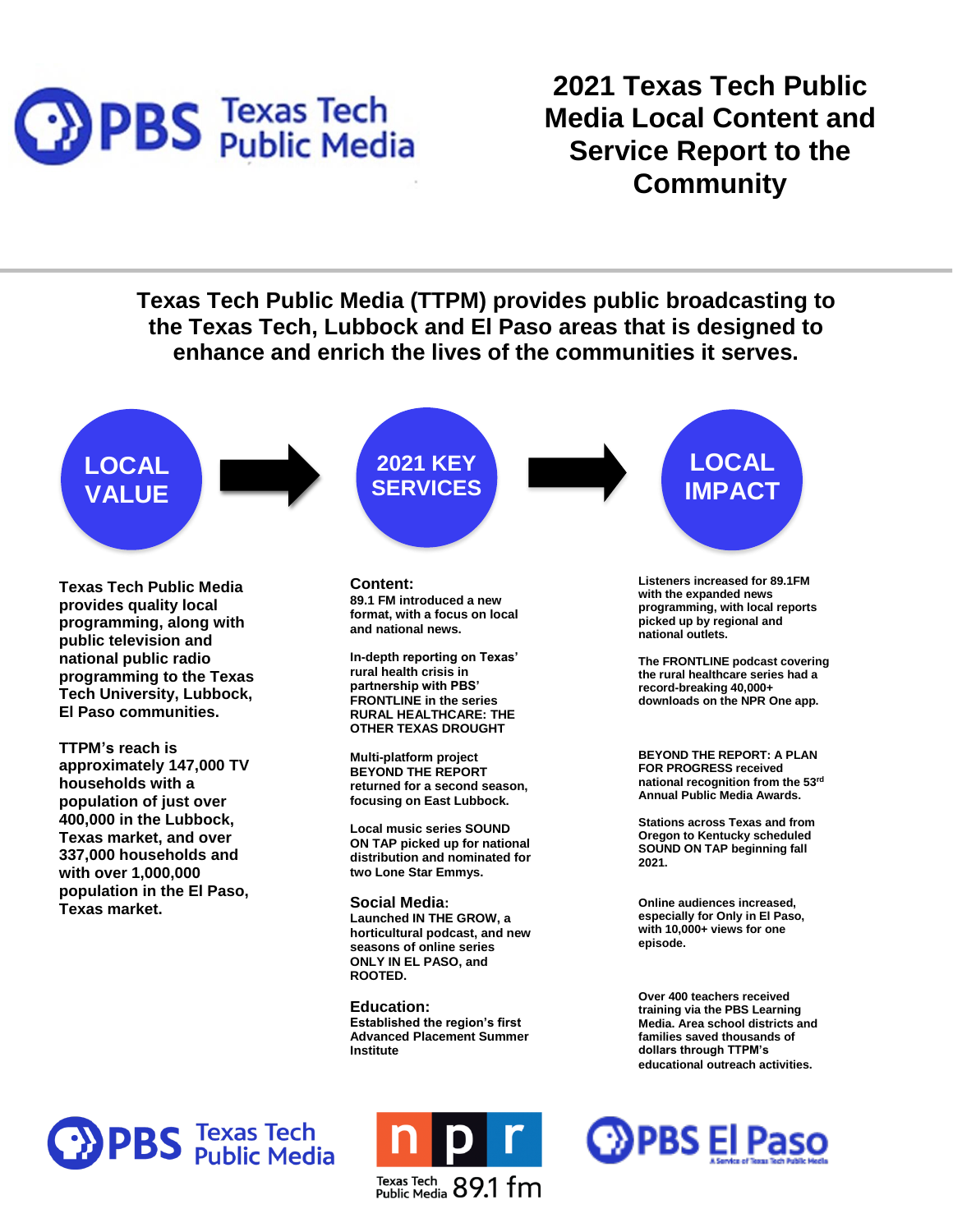

**Texas Tech Public Media continued to provide services and information to the Lubbock and El Paso areas by presenting more news and long and short form documentaries--on air and online--that shine a light on life in West Texas and the Big Bend area. Below are the initiatives that TTPM presented in 2021:**

# **New Weekday [Programming Format](https://radio.kttz.org/local-news) on 89.1 FM**

In April of 2021, Texas Tech Public Media expanded its weekday news coverage from 5:00 a.m. to 8:00 p.m. on 89.1 FM, with classical music available evenings and weekends.



[LISTEN IN, LUBBOCK](https://radio.kttz.org/show/listen-in-lubbock) premiered in April as a roundtable discussion with reporters from the area covering issues that affect our state and region.

With the increased news coverage, more local stories reached state and national audiences. Texas Tech 89.1 fm News covering [the lifting of COVID restrictions in Texas](https://www.npr.org/2021/03/10/975545481/texas-lifts-its-state-wide-mask-mandate-some-businesses-disagree) and February's severe winter weather were featured on NPR's Morning Edition and All Things Considered. [The Texas Standard,](https://www.texasstandard.org/?s=KTTZ) a

daily, state-wide news program, also features reports from Texas Tech Public Media.

[KTTZ-FM's HD2 digital channel](https://radio.kttz.org/kttz-hd2-radio-schedule) relaunched as at 24/7 classical music channel Monday-Friday, with additional NPR programming on the weekends.



RURAL HEALTHCARE THE OTHER TEXAS DROUGHT

## **[RURAL HEALTHCARE: THE OTHER TEXAS DROUGHT](https://radio.kttz.org/podcast/rural-health-care-the-other-texas-drought)**

Texas Tech Public Media and the Texas Newsroom, (a collaboration with NPR, Dallas' KERA-FM, Houston Public Media, Austin's KUT-FM and San Antonio's Texas Public Radio), created a series covering [Texas' rural healthcare crisis.](https://radio.kttz.org/2021-12-20/rural-healthcare-the-other-texas-drought) Support for this series was made possible through the PBS investigative series FRONTLINE's [Local News](https://www.pbs.org/wgbh/frontline/announcement/frontline-selects-2020-2021-local-journalism-partners/) Initiative, the John S. and James L. Knight Foundation and the Corporation for Public Broadcasting.



## **[BEYOND THE REPORT:](https://tv.kttz.org/local-productions/beyond-the-report/) A Plan for Progress**

As a follow up to 2019's [BEYOND THE REPORT: THE STATUS OF](https://tv.kttz.org/beyond-the-report/the-status-of-women-in-lubbock/)  [WOMEN IN](https://tv.kttz.org/beyond-the-report/the-status-of-women-in-lubbock/) LUBBOCK, comes BEYOND THE REPORT: A PLAN FOR PROGRESS. This season focused on the history of segregation in East Lubbock, and the hopes for a brighter future for the historically Black neighborhood.

Texas Tech Public Media used a multi-faceted approach, with [online](https://tv.kttz.org/local-productions/beyond-the-report-premiering-june-28/beyond-the-report-season-2/a-plan-for-progress/) and [radio reports,](https://radio.kttz.org/post/beyond-report-habitat-humanity-bringing-housing-east-lubbock-deserves) [podcasts,](https://tv.kttz.org/local-productions/beyond-the-report-premiering-june-28/beyond-the-report-season-2/stories-from-east-lubbock/) and [specially curated](https://tv.kttz.org/local-productions/beyond-the-report-premiering-june-28/beyond-the-report-season-2/related-programming/)  [programs](https://tv.kttz.org/local-productions/beyond-the-report-premiering-june-28/beyond-the-report-season-2/related-programming/) for broadcast designed to complement the topics addressed in the series.

A [virtual town hall meeting](https://ovee.itvs.org/screenings/70gp5) of a screening of the one-hour broadcast special took place in September.

This project was named a winner in the Use of Digital Media Category for the 53<sup>rd</sup> [Annual Public Media Awards,](https://www.annualnetaconference.org/53rd-public-media-award-winners) honoring the best of public media in community engagement, content, education, marketing/communications, and overall excellence.



## **[SOUND ON TAP](https://tv.kttz.org/local-productions/sound-on-tap/)**

A weekly concert series featuring artists from Lubbock, El Paso and across Texas was picked up for national distribution via the National Educational and Technological Association (NETA), a public television distributor. This year it was nominated to two [Lone Star Emmys](https://lonestaremmy.org/awards/archives/2021-lone-star-emmy-nominations/) in the Entertainment-Long or Short Form Content category.





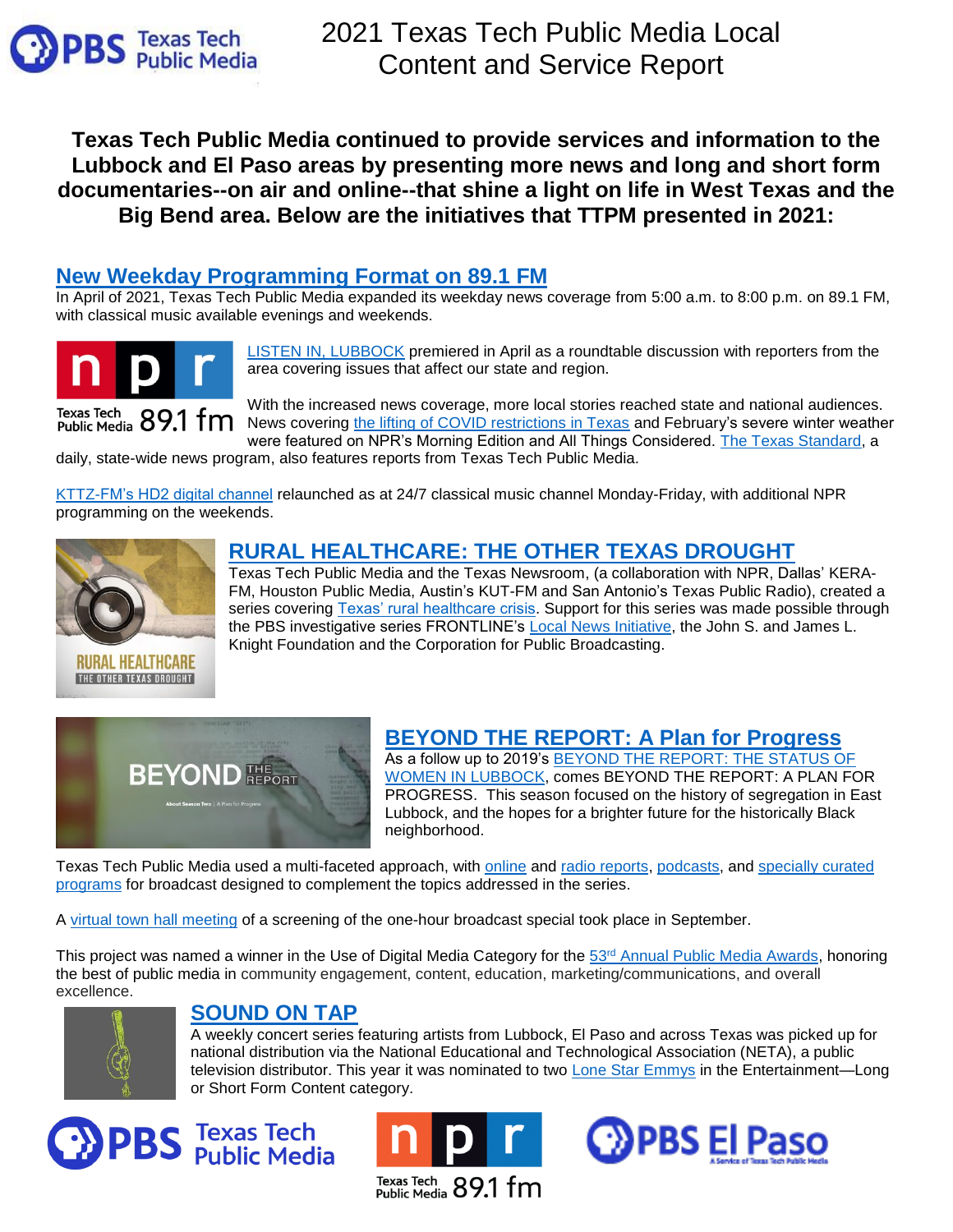

# 2021 Texas Tech Public Media Local Content and Service Report

# **Social Media:**

Texas Tech Public Media in El Paso and Lubbock continues to maintain a robust online profile, with a website: [KTTZ.org,](http://kttz.org/) and other social media pages: [Facebook \(KTTZ-TV & FM\),](https://www.facebook.com/ttupublicmedia/) [Facebook \(El Paso PBS\),](https://www.facebook.com/PBSElPasoTx) Twitter [\(El Paso PBS\),](https://twitter.com/PBSElPaso)[Twitter](https://twitter.com/ttupublicmedia)  [\(Lubbock\)](https://twitter.com/ttupublicmedia) [Instagram](https://www.instagram.com/ttupublicmedia/) and [You Tube.](https://www.youtube.com/user/KTTZTV) Several online series are available on the website, including [GLOBAL WIERDING.](https://tv.kttz.org/local-productions/Global-Weirding/)



*[IN THE GROW](https://radio.kttz.org/podcast/in-the-grow)*, a podcast for gardening enthusiasts launched January 2021, hosted by Texas Tech Public Media's Rachel Boyd, and Dr. Vikram Baliga, Texas Tech University's Horticultural Labs and Greenhouse Professor.



T Fishle Media GP15 ER



*[WEST TEXAS TOWN HALL SERIES](https://radio.kttz.org/post/west-texas-town-hall-next-wave-covid-19-pandemic)* continued in 2021 to give the community thoughtful, well-reported information concerning the on-going pandemic.

 Texas Tech Public Media launched a new season of *[ROOTED](https://www.kcostv.org/local/rooted/)*, an online series highlighting close-knit communities in El Paso and Lubbock, featuring people from all walks of life, who find ways to connect and grow together through mutual hobbies and interests. New episodes debut monthly. The short episodes air on broadcast TV in both El Paso and Lubbock.



*ONLY [IN EL PASO](https://www.kcostv.org/onlyinelpaso/)* explores El Paso's rich heritage, community, and culture. Each episode features stories from the El Paso community and expounds on topics such as arts, culture, music, economy, living on the border, and more.

# **Educational Initiatives:**

2021 saw the establishment of the region's first Advanced Placement Summer Institute (APSI), an initiative to give teachers the opportunity for AP certification to be able to teach AP courses in area schools. The APSI saved school districts approximately \$45,000 and families \$35,000. The station investment was \$19,000.

Four hundred teachers attended training courses in using PBS Learning Media content in the classroom.



### **Kids:**

As the only over the air station in the area that offers educational children's programming on a daily basis, TTPM established the [KTTZ Kids Club](https://tv.kttz.org/Kids/KTTZ-Kids-Club/) in 2014 as a way to engage parents and their kids. Today approximately 1300 families are members, receiving emails about upcoming kids' events.

PBS El Paso's [Family Circle](https://www.kcostv.org/familycircle/) provides exclusive invites to members-only kids' events, monthly email newsletters with PBS resources, and other benefits.

Due to the ongoing health concerns arising from large in-person events, kids' activities were delayed this year.





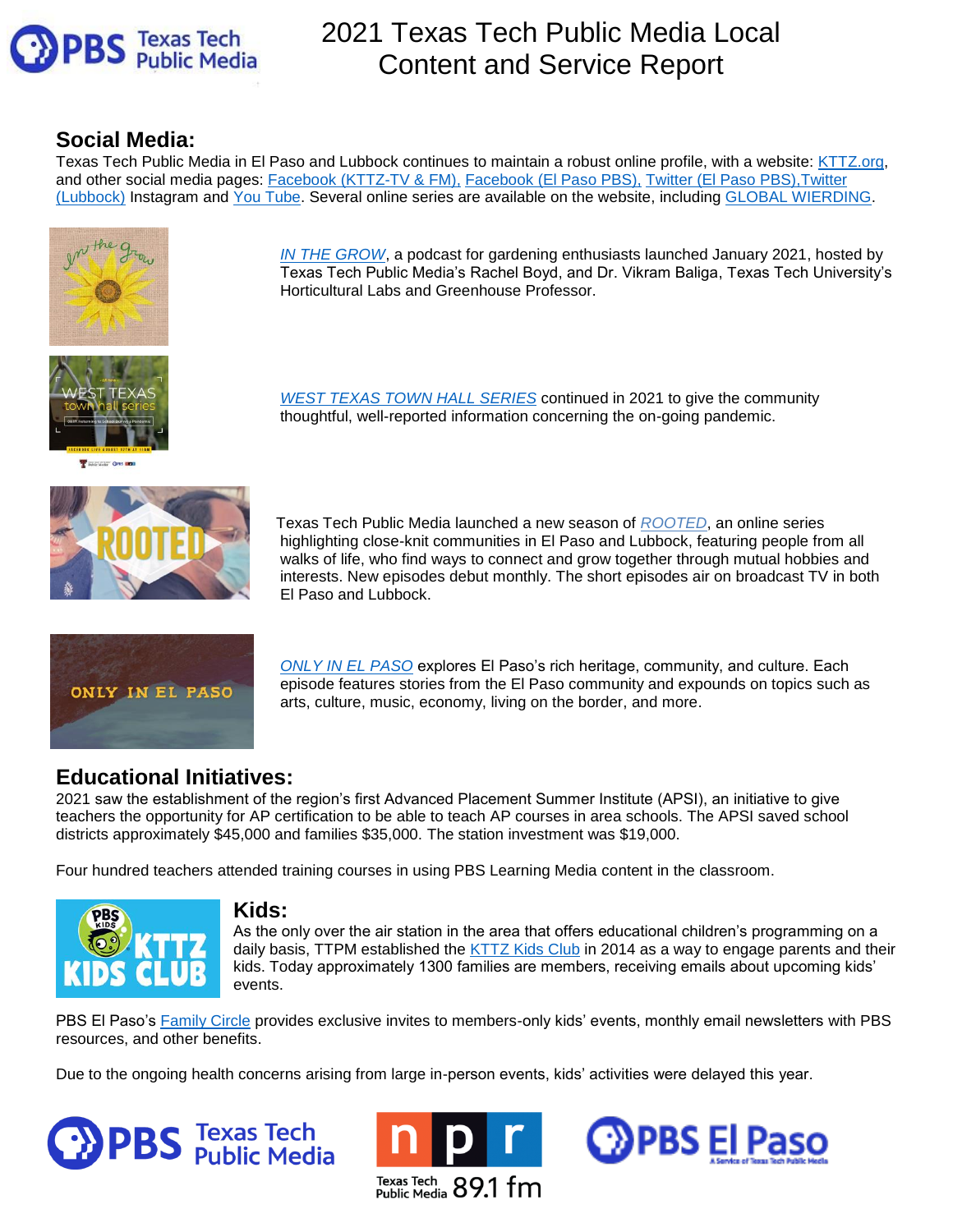

# 2021 Texas Tech Public Media Local Content and Service Report

# **KTTZ-TV/KCOS-TV:**

As members of the Public Broadcasting Service [\(PBS\)](http://www.pbs.org/), KTTZ-TV in Lubbock and KCOS-TV in El Paso provide the best in public television programming, with dramas such as MASTERPIECE and CALL THE MIDWIFE, science programming such as NOVA, history programs such as AMERICAN EXPERIENCE, and FINDING YOUR ROOTS, the culture and arts series GREAT PERFORMANCES, news and public affairs programs FRONTLINE, WASHINGTON WEEK, and PBS NEWSHOUR and the independent film series P.O.V and INDEPENDENT LENS.



The public television lifestyles channel [CREATE](http://createtv.com/) continues to offer the best in cooking, travel and how-to programming. It is available on Suddenlink cable on channel 139, and over the air on KTTZ-TV's channel 5.2 in Lubbock. CREATE on El Paso PBS airs on channel 13.3 over the air, channel 1268 on Spectrum cable, and channel 387 on Comcast.



The PBS KIDS 24/7 channel in Lubbock provides children's programming 24 hours a day, seven days a week. Each Friday evening the channel presents a Family Night, with marathons of favorite shows or special movie events. It is available via antenna on channel 5.3, Suddenlink cable channel 140, online on the [Texas Tech Public Media website,](https://tv.kttz.org/Kids/) and on the Android and iPhones apps.

Texas Tech Public Media aired the following locally produced programs during 2021:



### *[BEYOND THE REPORT: A PLAN FOR PROGRESS](https://tv.kttz.org/local-productions/beyond-the-report/)*

The one-hour broadcast version of the online series aired in August



### *[EL PASO PHYSICIAN](https://www.kcostv.org/theelpasophysician/)*

This monthly program hosted by Kathrin Berg features local medical specialists discussing a variety of health topics, ranging from diabetes to allergies.



### *[FREE TO EXCHANGE](https://tv.kttz.org/local-productions/free-to-exchange/)*

Presented by [Texas Tech University's Free Market Institute](http://www.depts.ttu.edu/freemarketinstitute/tv_show.php) Director Ben Powell, [FREE](https://www.youtube.com/watch?v=GjScMCsq1YA&list=PLU9QItN52rJ4AyxrLv1zHAJRVeiJVlcqQ) [TO EXCHANGE](https://www.youtube.com/watch?v=GjScMCsq1YA&list=PLU9QItN52rJ4AyxrLv1zHAJRVeiJVlcqQ) offers discussions concerning political economy, specifically economic freedom and the free enterprise system.



### *[SOUND ON TAP](https://tv.kttz.org/local-productions/sound-on-tap/)*

The weekly music series presents musicians and bands from Lubbock, El Paso, and the region.

### *63RD [ANNUAL CAROL OF LIGHTS](https://www.depts.ttu.edu/housing/caroloflights/)*

The annual Texas Tech University holiday tradition returned for an in-person celebration. TTPM presented the live broadcast.